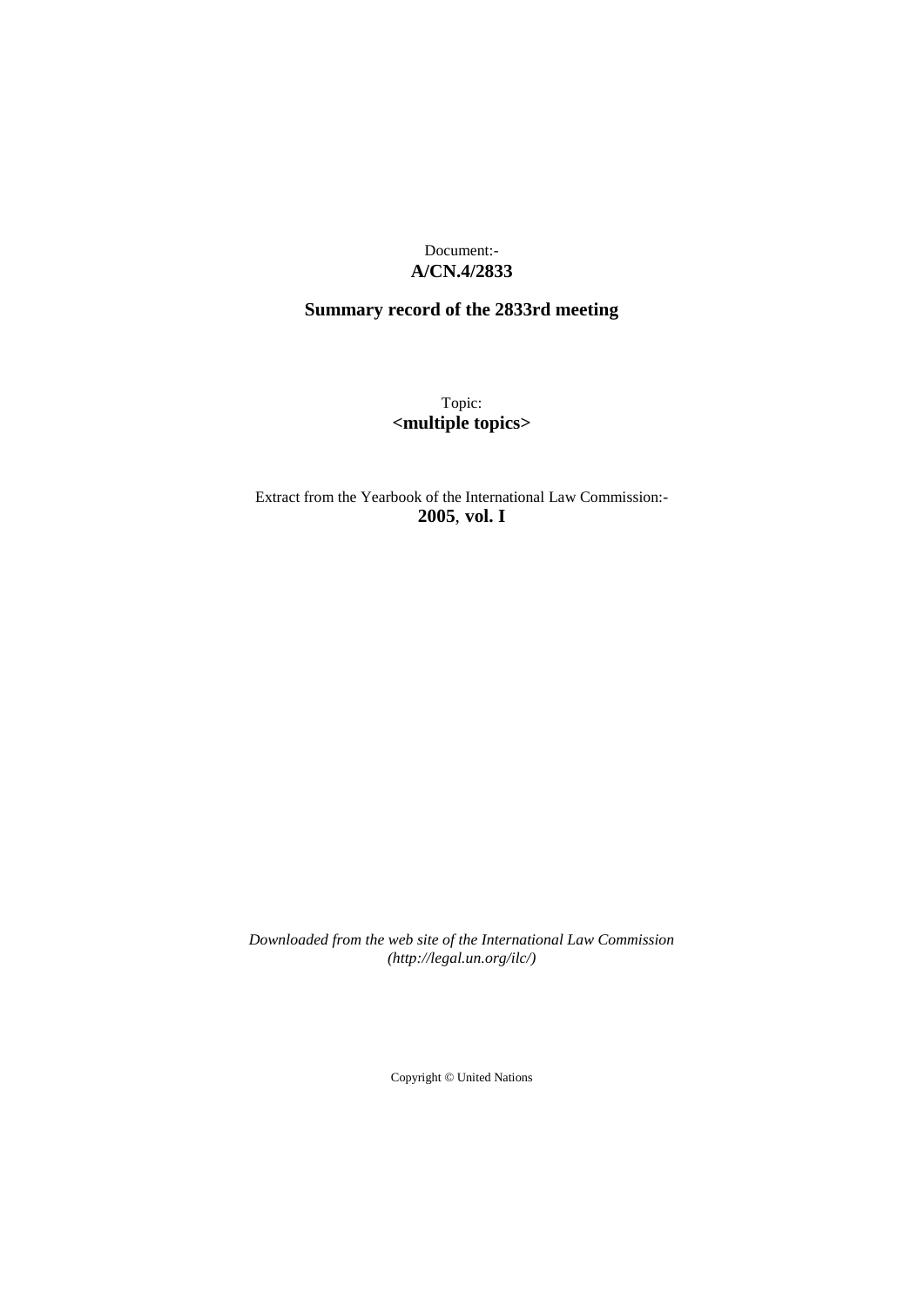sent to a working group, for consideration, *inter alia*, of the final form they were meant to take.

56. Mr. MIKULKA (Secretary to the Commission) specified that document A/CN.4/555 and Add.1, referred to by Mr. Pellet, had been distributed in an unedited version in English only because the comments and observations from States and competent international organizations had been received at the last minute. As it was an official document of the Commission, it would be distributed in all official languages as soon as it had been translated. However, the paper entitled *Shared Natural Resources: Compilation of international legal instruments on groundwater resources* would remain available in English only, because there was no budget provision for translating a document of that nature.

#### **Organization of work of the session (***continued***)**

#### [Agenda item 1]

57. Mr. PAMBOU-TCHIVOUNDA (Chairperson of the Planning Group) announced that the Planning Group would be composed of Mr. Addo, Mr. Chee, Mr. Comissário Afonso, Mr. Daoudi, Mr. Economides, Ms. Escarameia, Mr. Fomba, Mr. Galicki, Mr. Kabatsi, Mr. Kateka, Mr. Kemicha, Mr. Kolodkin, Mr. Matheson, Mr. Niehaus, Mr. Opertti Badan, Mr. Pellet, Mr. Sepúlveda and Ms. Xue.

58. Mr. MANSFIELD (Chairperson of the Drafting Committee) announced that the Drafting Committee on the topic of reservations to treaties was currently composed of Mr. Comissário Afonso, Ms. Escarameia, Mr. Gaja, Mr. Matheson and Ms. Xue.

59. The CHAIRPERSON invited any other members wishing to join the Drafting Committee on that topic to inform Mr. Mansfield of their interest.

60. Mr. PELLET (Chairperson of the Working Group on the long-term programme of work) said that the Working Group was officially composed of Mr. Baena Soares, Mr. Galicki, Mr. Kamto, Mr. Koskenniemi and Ms. Xue, with Mr. Niehaus (member *ex officio*) as Rapporteur. However, all members of the Commission were welcome to attend the Working Group's meetings.

*The meeting rose at 1 p.m.*

## **2833rd MEETING**

*Wednesday, 4 May 2005, at 10 a.m.*

#### *Chairperson:* Mr. Djamchid MOMTAZ

*Present*: Mr. Addo, Mr. Baena Soares, Mr. Brownlie, Mr. Candioti, Mr. Chee, Mr. Comissário Afonso, Mr. Daoudi, Mr. Dugard, Mr. Economides, Ms. Escarameia, Mr. Fomba, Mr. Gaja, Mr. Galicki, Mr. Kabatsi, Mr. Kateka, Mr. Kemicha, Mr. Kolodkin, Mr. Mansfield, Mr. Matheson, Mr. Niehaus, Mr. Opertti Badan, Mr.

Pambou-Tchivounda, Mr. Pellet, Mr. Sreenivasa Rao, Mr. Rodríguez Cedeño, Mr. Sepúlveda, Ms. Xue, Mr. Yamada.

#### **Shared natural resources (***continued***) (A/CN.4/549 and Add.1, sect. B, A/CN.4/551 and Corr.1 and Add.1, A/CN.4/555 and Add.1)**

#### [Agenda item 4]

Third report of the Special Rapporteur (*continued*)

Mr. PAMBOU-TCHIVOUNDA thanked the Special Rapporteur for his third report on shared natural resources: transboundary groundwaters (A/CN.4/551 and Add.1). The cornerstone of the report was undoubtedly the draft articles, a text that was ambitious and carefully thought out, but also unrealistic in scope. It was ambitious owing to the very nature of the topic. Groundwaters did not reveal themselves easily to laymen, and it might prove difficult to determine where they ran and how their utilization should be organized. For lawyers, such dangers were a function of the methodology employed, yet the global approach that had been chosen meant sacrificing the specific nature of groundwaters on the larger altar of shared natural resources. It would in fact have been useful to refocus the topic, not least of all by giving it a new title, in order to avoid placing such disparate natural resources as gas, oil and water on the same footing. The use of the 1997 Convention on the Law of the Non-navigational Uses of International Watercourses as a model also tended to blur the specific characteristics of groundwaters, while the categories established in the 1997 text, though quite useful at the time, had since disappeared. That was the case, for example, with the distinction drawn between upstream and downstream States, which was central to the attribution of responsibility. That distinction must be resurrected in order to make the draft more functional.

2. As to the cautious approach taken by the Special Rapporteur, he recalled that on the previous day the members of the Commission had questioned the direction the exercise was taking and the form that the final outcome should take. Yet in his third report the Special Rapporteur himself indicated the path to be followed. In paragraph 2 he proposed "a complete set of draft articles for a convention on the law of transboundary aquifers". In paragraph 13 he stated that "[t]he draft convention [was] deemed to be a framework convention and aquifer States [were] expected to respect the basic principles stipulated therein in formulating … arrangements". States were nevertheless "authorized to depart from those principles if the special characteristics of a particular aquifer [required] certain adjustments". That was why he himself advocated the elaboration of a framework convention, the structure that best accommodated compromise, was articulated around general principles and was well adapted to the principal fields of environmental law.

3. The fact remained that excessive generality could undermine any intellectual construct, and from that standpoint the scope of the draft was sometimes unrealistic. For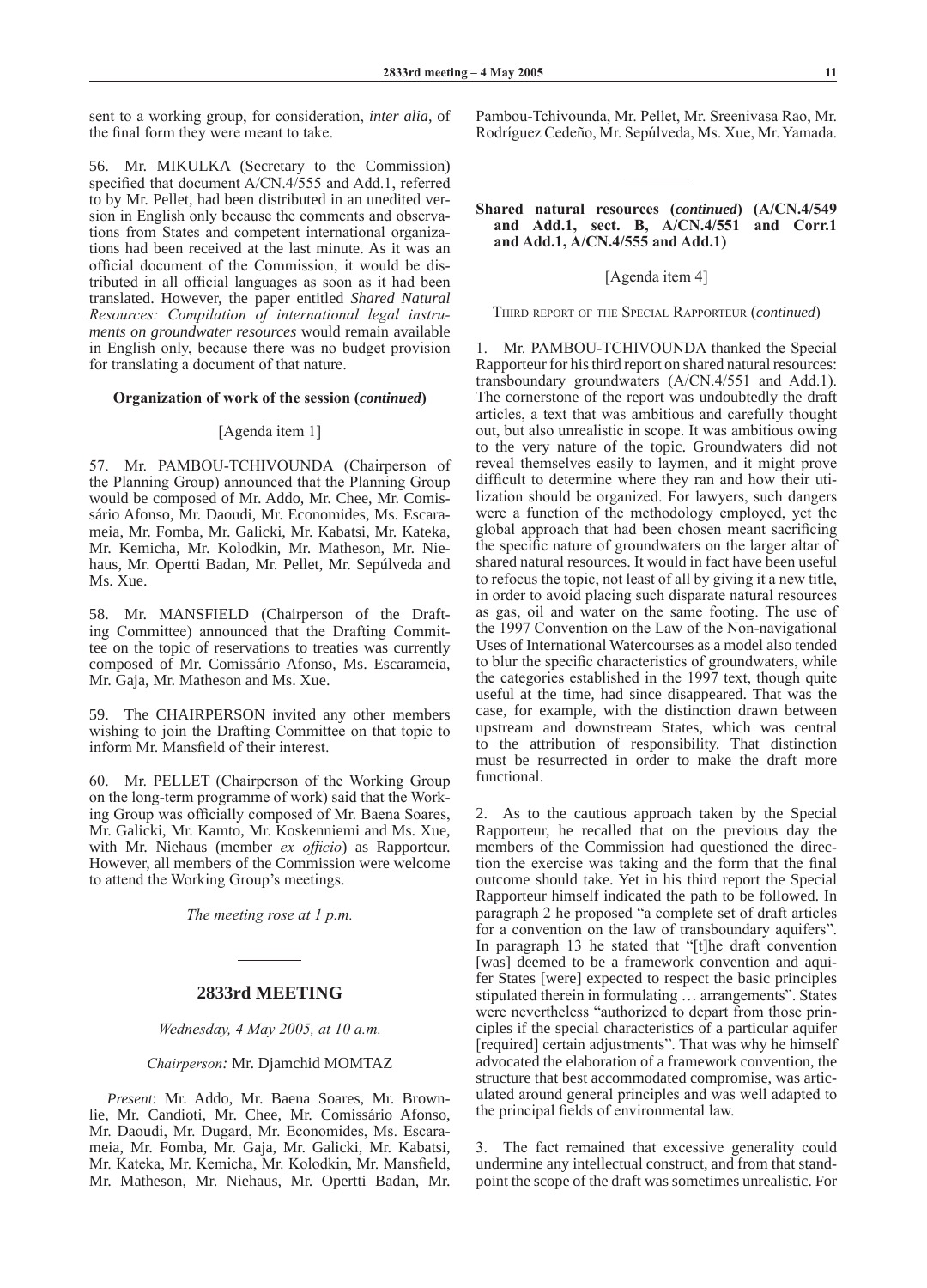example, article 1, on the scope, stated that the convention applied to the utilization of transboundary aquifers and aquifer systems without defining the term "utilization" or the "other activities" that had or were likely to have an impact on those aquifers or aquifer systems. As to measures of protection and management, they were unknown since, by definition, they came into existence only through the application of the framework convention. There was thus nothing to give the slightest indication of the scope of application or the purpose of the draft articles. However, the difference between "principal" and "incidental" utilization should be made clear, especially since utilization had to be both equitable and reasonable, concepts that were far from being construed uniformly in general international law.

4. The omission of certain institutional elements from the draft had already been mentioned by other speakers, with whom he concurred. Yet another example of the Special Rapporteur's tendency to be unrealistic was the fact that all States, whether upstream or downstream, were given equal consideration. It was therefore surprising that so little consideration was given to third States affected by the recharge and discharge of an aquifer, even though they clearly had a role to play and thus rights to defend.

5. Referring to what he termed the "mirage" of scientific and technical assistance for developing countries proposed in article 18 of the draft, he recalled the impact that similar provisions had had on such legal instruments as the United Nations Convention on the Law of the Sea. Lastly, he said that a general principle such as that of permanent sovereignty of States over natural resources should be stated elsewhere than in the preamble.

6. Mr. OPERTTI BADAN said that his comments would follow the structure proposed in the third report. Firstly, he welcomed the fact that the Special Rapporteur had not prejudged the final form the draft articles would take. He also noted with satisfaction that the Special Rapporteur had received technical assistance in drafting his report from the UNESCO International Hydrological Programme and the Japanese Ministry of Foreign Affairs.

7. Turning to the preamble, he agreed that the principle of State sovereignty over natural resources should be included in the operative portion of the text, since it was fundamental.

8. As to the scope, he was not convinced by article 1, subparagraph (*b*), unless the activities in question were carried out by the aquifer States and not by third States, in which case such activities would be regulated by general international law, particularly the law of responsibility. Subparagraph (*a*), meanwhile, could give rise to ambiguous interpretations as to which States had the right of utilization. It was explained that domestic aquifer systems were excluded from the scope of the draft articles, which applied only to transboundary aquifers. The purpose of regional agreements such as the agreement on the Guaraní aquifer was precisely to enable aquifer States to agree on the equitable and reasonable utilization of that natural resource. The encouragement to cooperate given

to aquifer States was thus very useful, as was the indication that an aquifer system could consist of a series of two or more aquifers, thereby distinguishing it from transboundary aquifers and transboundary aquifer systems. However, it was not clear what would happen if States did not agree that a given aquifer was a transboundary aquifer. Such disagreement must not deprive them of their right to utilize groundwaters. The inclusion of a provision specifically recognizing that right would make the draft clearer from a legal point of view. On the other hand, it was unnecessary to redefine "transboundary", since there was a *communis opinio* on that notion, which appeared in many other international instruments.

9. As to the distinction between a recharging and nonrecharging aquifer, he had serious doubts about its usefulness in legal terms, even though it might exist scientifically. In his view, the distinction was not strong enough to warrant the creation of a rule. Moreover, the notion of a rechargeable aquifer called for the introduction of the notion of sustainability.

10. With regard to bilateral and regional arrangements, it was true that if one accepted the principle of sovereignty, States could not be obliged to conclude such agreements; nevertheless, the convention should stipulate the obligation of States in whose territory a transboundary aquifer system was located to cooperate with a view to equitable and reasonable utilization of water resources. On that point there must be some flexibility. In any event, the rational use of a natural resource like groundwaters by the States that possessed it might be a good example of how the international community could promote respect for basic values without arrogating the right to regulate them as if they were universal in nature. In the case of water, it was obvious that the principle of geographical proximity and criterion of integration came into play in the use of shared natural resources. The draft convention should encourage States to cooperate in the use of such resources and to take their integration agreements into account so that understandings that facilitated greater integration of infrastructures might be reached. The MERCOSUR countries had begun work on an agreement that would be based on scientific studies currently being carried out on the Guaraní aquifer.

11. The issue of the draft convention's relationship to other international conventions and agreements might become an extremely delicate one in the future. He did not think it useful to establish an explicit link between the 1997 Watercourses Convention and the draft under consideration. Not only did the two instruments have different objects, they also dealt with different legally protected interests that were protected differently at the international level. In addition, neither of the two conventions should take precedence over the other.

12. The draft set out the principle of equitable and reasonable utilization of a transboundary aquifer or aquifer system, which had a definite impact on the conduct or behaviour of the States concerned. The objective criteria to be taken into account in that context were, firstly, surface area, and secondly, the volume of the aquifer in each State, measured in cubic metres. The latter criterion was linked both to the surface area and to the depth of the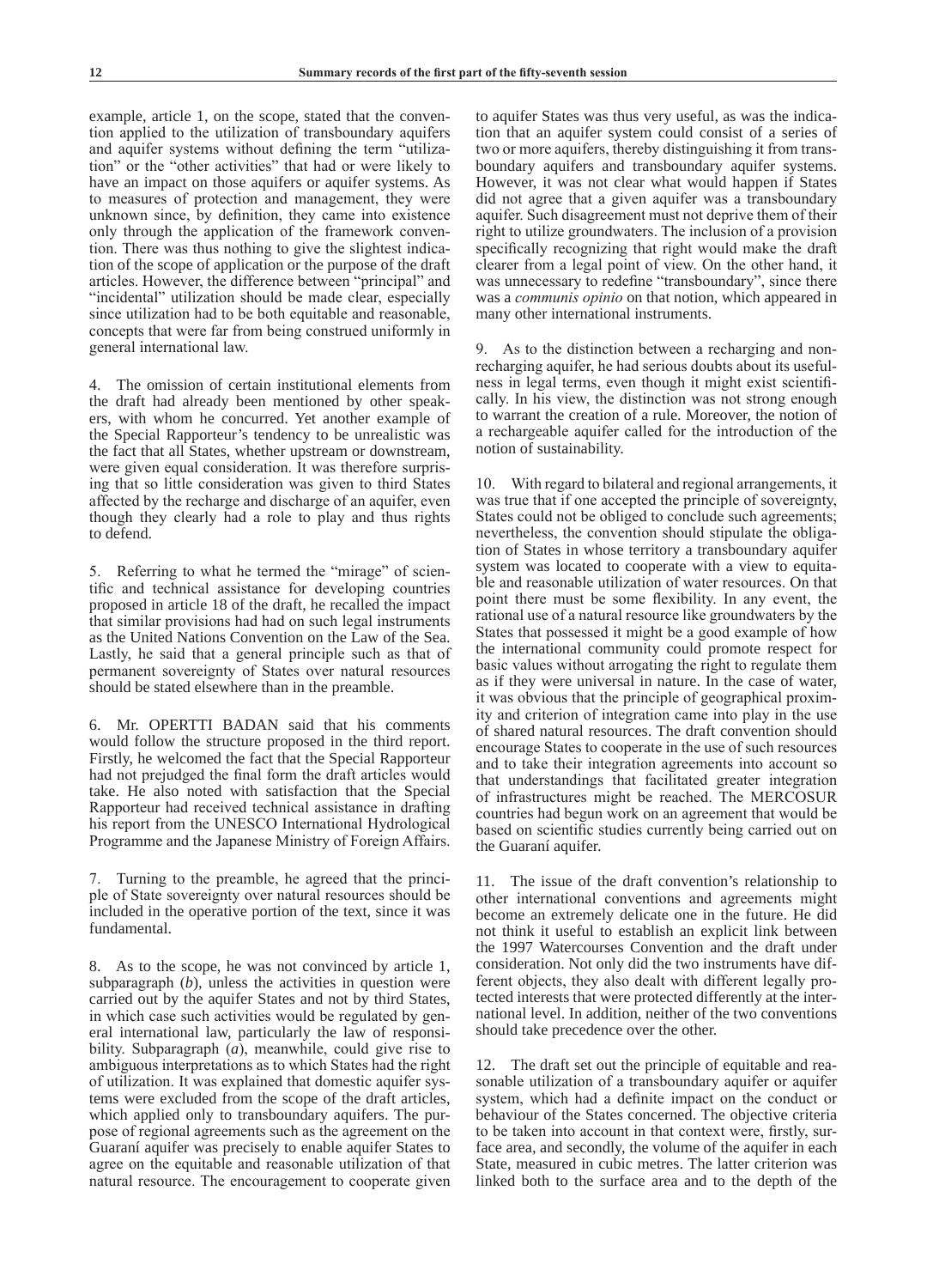water, which varied. Mention should also be made of conventional criteria that made it possible not only to determine surface area and volume but also to take account of the needs of certain regions that had fewer water resources. In such cases the criteria of reasonableness and equity, which related not to the quantity but to the quality of the resource's utilization, came into play.

13. The Commission should give due consideration to the question of the establishment of development plans for aquifers or aquifer systems to ensure the rational utilization of such resources. In that connection, draft article 5 suggested that a search should be made for sufficiently flexible approaches that reflected the need to balance the interests involved while addressing urgent problems and requirements. The concepts of "agreed lifespan of an aquifer or aquifer system as well as future needs of and alternative water sources for aquifer States" must likewise be taken into account.

14. In conclusion, he wished to stress a number of points. Firstly, the draft convention should be viewed as a source of encouragement for the conclusion of agreements on aquifers and aquifer systems, and not as a replacement for existing or future rules. Secondly, the Commission's objective was to formulate non-binding principles, even if the rules that aquifer States formulated themselves were binding in nature. Thirdly, general international law must be respected, both by States, when concluding regional and bilateral agreements, and by the Commission. Fourthly, it must never be forgotten that the Commission was dealing with transboundary watercourses and not international watercourses. Fifthly, the draft convention should promote the conclusion of agreements and cooperation with a view to the reasonable utilization of a transboundary aquifer by the States concerned. If that objective was not achieved, however, that did not mean that individual States should refrain from using their resources in that part of the aquifer or aquifer system located in their territory. The inclusion in the draft convention of a specific provision to that effect would avert many problems in the future. Lastly, it was the shared exploitation of resources, and not the ownership thereof, that was addressed in integration agreements dealing with natural resources.

15. Mr. KABATSI commended the Special Rapporteur on his excellent report, which was the product of extensive consultation and reflected the views of States, scholars and the bodies concerned on some rather sensitive issues such as permanent sovereignty over natural resources. The Special Rapporteur had tried to balance all the interests involved and had managed to present a complete set of draft articles which provided an excellent basis for the Commission's deliberations.

16. Like other members of the Commission, however, he feared that the Special Rapporteur's proposals were rather too general to be truly useful as part of a convention. Certain expressions and terms should be clarified, such as "negligible" in article 2, subparagraphs (*e*) and (*f* ), "significant extent" in article 3, paragraph 1, "equitable and reasonable" in article 5 and "significant harm" in article 7, paragraph 1.

17. If, however, the product of the study turned out to be a framework convention providing mainly general principles governing the utilization of transboundary groundwaters, one could safely assume that bilateral and regional agreements would be sufficiently precise and detailed to provide practical guidance for the utilization, management, protection and preservation of those resources.

18. As the Special Rapporteur pointed out in paragraph 26 of his report, groundwaters constituted a "fragile natural resource". That was why any harm caused by man-made sources to such resources, on which certain communities and countries might be entirely dependent, might be extremely difficult or even impossible to reverse. Serious thought must therefore be given to the expressions used, as some common terms were perhaps more easily applicable to other resources. He was thinking in particular of the use of the term "significant" to refer to harm caused to a State through an aquifer. If such harm could be detected, the States concerned should have an obligation to intervene without waiting for the harm to become "significant", and before it became irreversible.

19. Turning to the question of permanent sovereignty over natural resources, he said he did not believe that States could be prohibited from affirming such sovereignty, especially in the absence of agreements and as long as they respected the principles of general international law. However, the importance of the issue must not be overemphasized. Accordingly, if the Commission intended to draw up provisions governing the reasonable and equitable utilization of such resources by States, the question of sovereignty must be subjected to such regulation and to bilateral and/or regional agreements for the equitable benefit of the States concerned.

20. Lastly, he agreed with the Special Rapporteur that it was not appropriate to decide on the final form the draft articles would take until the substance had more or less been agreed upon. The same was true for the preamble, which should be dealt with only after the draft articles had been agreed upon and all factors to be incorporated therein were known. In general, he welcomed the proposals contained in the third report, especially the proposed draft convention on the law of transboundary aquifers, which a working group could perhaps refine before it was referred to the Drafting Committee.

21. Mr. KEMICHA said that the Special Rapporteur had stayed as close as possible to the 1997 Watercourses Convention and departed from it when the special nature of aquifers so required. He agreed with Mr. Pellet that the main weakness of the report was the Special Rapporteur's extreme caution and, indeed, his reluctance to express a view on the future of the Commission's work on the subject. The terminology employed in phrases such as "aquifer States […] are encouraged to enter into a bilateral or regional arrangement among themselves" in article 3, paragraph 1, or "aquifer States are encouraged to take a precautionary approach" in article 14 of the draft suggested that the Commission was considering not a draft convention that was binding on the States that signed it, but simple recommendations for States to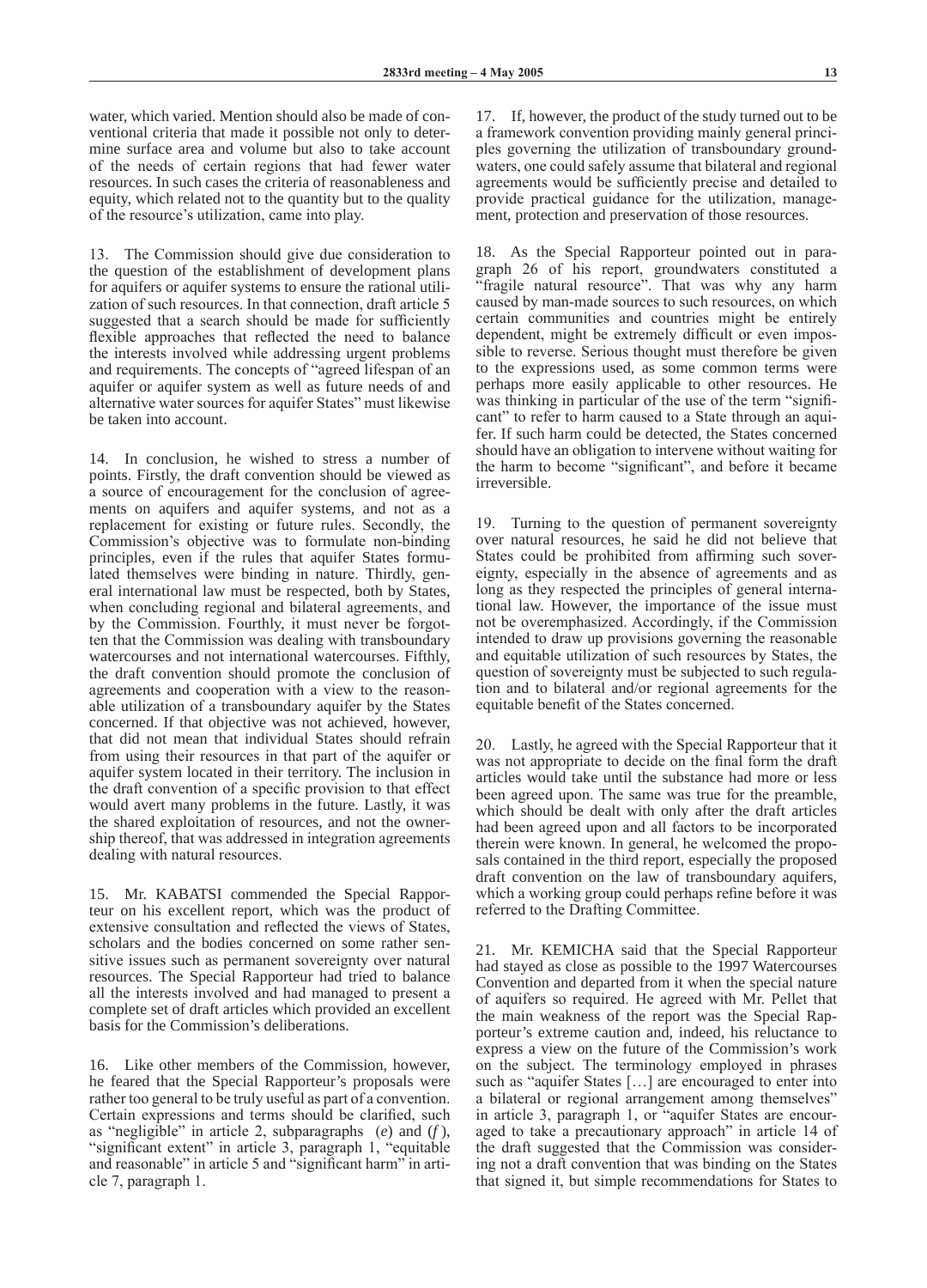use as they saw fit. The fact that the Special Rapporteur wrote in paragraph 13 of the report that "[t]he draft convention is deemed to be a framework convention" did not clarify that point. He agreed with other members of the Commission who argued that the ambiguity should first be dispelled. He was convinced that the Special Rapporteur had not wanted to decide on the matter so that the Commission might do so.

22. Ms. XUE commended the Special Rapporteur for the considerable amount of work he had done and the volume of documentation compiled and also for being so receptive to the opinions of colleagues and States. She wished to start by making three general comments. Firstly, given the scarcity of fresh water and the growing demand for resources for the social and economic development of States, it was important for the Commission to take up the question of transboundary groundwaters, particularly in view of the fact that, after decades of studying the non-navigational uses of international watercourses, the Commission was technically in a better position to look further into the issue of groundwaters. However, after an exchange of views with the scientific community and States, the Commission had realized that the practical utilization of transboundary groundwaters was rather limited and that very few documents dealt specifically with the subject, a situation that complicated the Special Rapporteur's work. The very nature of underground waters—a limited, confined and fragile resource with distinct physical properties, the utilization of which might vary depending on the social and economic conditions of the country concerned—called for flexibility and greater latitude for bilateral and regional arrangements than was the case with international watercourses. However, that was not the impression given by the wording of the draft, which seemed even stricter, or less flexible, than article 3 of the 1997 Watercourses Convention. Placing emphasis on bilateral and regional arrangements did not mean that general principles should not come into play. On the contrary, they could help States negotiate and conclude agreements that the States parties concerned could accept.

23. Secondly, as pointed out by the Special Rapporteur and other members, the study should not be regarded as a mere extension of the 1997 Watercourses Convention. Given the non-renewable nature and physical character of groundwaters, their protection and preservation should be emphasized in policy considerations. The criterion of sustainability should be applied not only to water utilization, but also to protection of the ecological conditions of the aquifer or aquifer system. Consequently the third area listed under the scope of the draft, "Measures of protection, preservation and management", should be placed before the second, "Other activities", and policy objectives should be clearly formulated. Similarly, activities carried out by a third State having no aquifer in its territory, that might have an adverse impact on an aquifer of a neighbouring State, should also be taken into account.

24. Thirdly, as with surface waters, it must be conceded that mere utilization might adversely affect the resources. She agreed with the views expressed by other members that the element of harm should be assessed case by case. Senior members of the Commission would recall that,

after having considered the terms "serious" or "appreciable" harm, the Commission had chosen the criterion of "significant harm" to mean harm that was more than trivial.1 The Commission might also opt for the term "harm" without any modifier. In practice, it would not make much difference; in any event, it would not be interpreted to mean that any harm would give rise to liability or a claim for damages. The question as to what harm should be considered trivial and thus tolerable depended very much on the actual case and the relevant factors involved. It should be borne in mind, however, that the modifier did not have policy implications. In the *Corfu Channel* case, the obligation to exercise due diligence had been a determining factor in incurring the responsibility of the State to which the harm had been attributed, regardless of the degree. In the area of natural resources and the environment, however, the standard of harm could not be formulated in absolute terms because policy considerations relating to the utilization of resources were often based on a balance between the right to use and the duty to protect. If the deletion of the modifier meant that no harm whatsoever should be allowed, it might make it impossible for States even to use groundwaters.

25. Turning to a number of specific issues, she noted first that the notion of sovereign rights over natural resources as set out in paragraph 19 of the third report was a very important element that should be duly reflected in the future instrument. However, the question was not whether such sovereign rights should be absolute or not, whether or not they were limited. The key element was that the aquifer or aquifer system was transboundary, that it was thus under several national jurisdictions and that States should therefore respect each other's sovereign rights and had a duty to cooperate. For international lawyers that went without saying, and such a statement might seem unnecessary. For States, however, that was the point of departure for elaborating the legal principles that ought to guide their activities affecting the resources located in their territories.

26. Secondly, she questioned the desirability of distinguishing between recharging and non‑recharging aquifers, since, as the Special Rapporteur explained in paragraph 22 of his third report, "[i]n most cases, the quantity of contemporary water recharge into an aquifer constitutes only a fraction of the main body of water therein, which has been kept there for hundreds and thousands of years". In other words, such recharge should not be given much weight when considering the sustainability of resources.

27. Thirdly, the question of compensation in draft article 7 was important, but the current wording might be problematic. The absence of agreements on activities between States did not necessarily mean that they could not reach an agreement on the settlement of damages. Besides, international liability rules could also come into play. It would therefore be preferable to use more general wording in article 7, paragraph 3.

<sup>1</sup> For discussions of the Commission on these issues see, *inter alia*, *Yearbook … 1987*, vol., I 2001st–2011th meetings, *passim*; *Yearbook … 1988*, vol. I, 2045th–2064th meetings, *passim*; *Yearbook … 1990*, vol. I, 2183rd meeting, para. 6 *et seq.*, 2185th–2186th meetings, passim; and *Yearbook … 1992*, vol. I, 2272nd meeting, para. 4 *et seq.*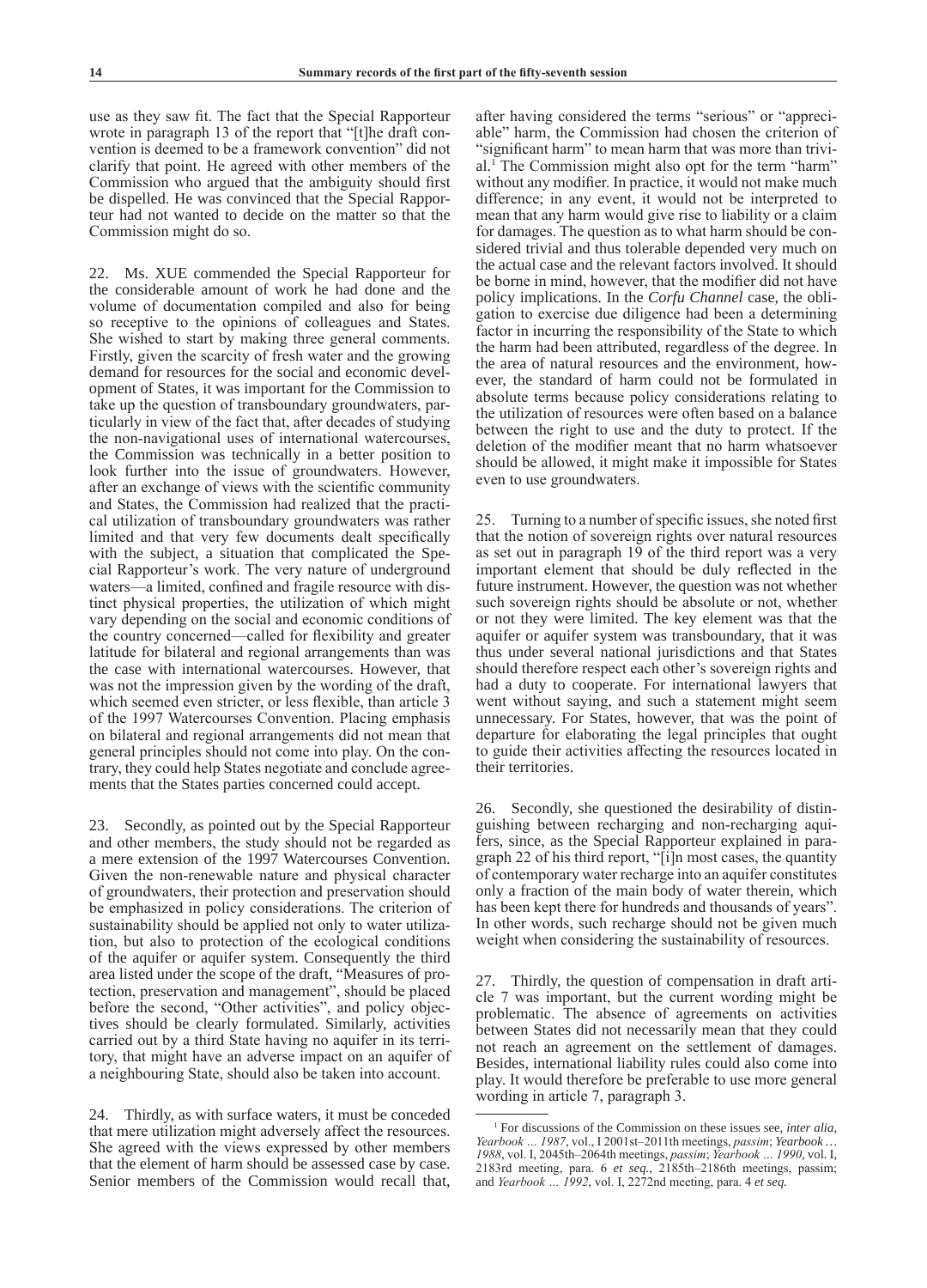28. Lastly, on the form of the draft, she agreed with the proposal that a working group should be convened to review the question in the light of current research and comments received from States. Of course the Commission might still not be able to reach an agreement on the subject, but it would in any case be premature to refer the draft to the Drafting Committee.

29. Mr. BROWNLIE noted that the general principle enunciated in the *Corfu Channel* case had been quite clear: if a State exercising territorial sovereignty had knowledge or ought to have had knowledge of a cause of harm to a neighbouring State, then the principle applied in an environmental context. If the State exercising territorial sovereignty allowed its groundwater to be a medium for chemical effluents or nuclear waste, even as the result of an accident, that should count as damage if the harmful substances eventually reached a neighbouring State.

30. Mr. MANSFIELD said that all members were aware of the huge amount of time and energy that the Special Rapporteur had devoted to the preparation of his third report and of the assistance he had received from experts from UNESCO and the Study Group of the Japanese Ministry of Foreign Affairs. The Special Rapporteur had done well to consult hydrogeologists and other experts to ensure that the Commission had the most up-to-date scientific information and that the legal norms it developed made sense at the practical level to specialists. He had also been right to present concrete formulations on a fairly complete set of issues.

31. He himself had found it particularly interesting to learn how different underground aquifers were from surface waters, not just in their behaviour but also in their vulnerability to contamination and their ability to respond to clean-up measures. Those differences might also extend to their significance for the future of mankind in a world in which fresh water was in increasingly short supply. In that regard, it might well have been reasonable to deal with groundwaters by way of a protocol to a convention on watercourses in the early 1970s, when the Commission had embarked on its work on what would become the 1997 Watercourses Convention.<sup>2</sup> But for those members who had had the benefit of the detailed briefings by technical experts arranged by the Special Rapporteur, it was difficult to see how that could be considered an appropriate approach at present. For the other members, it might be useful to include more information about the reasons behind particular choices and formulations and, in particular, to explain, as some had already suggested, why some formulations differed from their equivalents in the 1997 Watercourses Convention.

32. He supported the Special Rapporteur's decision to present the Commission with a complete set of formulations in the form of draft articles, without prejudice to a decision on the final form. Some members had wondered whether that was not moving too fast and whether it might not be preferable to focus on elaborating general principles before considering other matters, such as protection

and management. He personally was all for taking the time and care necessary to ensure that the quality of the Commission's work did not suffer, and he was confident that the Commission was less likely to be perceived externally as moving too fast than it was as moving too slowly. Even assuming, under the most optimistic scenario, that the Commission completed a first reading in 2006, work would not be completed until midway through the next quinquennium. More importantly, it was critical for the success of the work that the Commission engage the interest of Governments and elicit their responses. Given the busy nature of life in the legal offices of most foreign ministries, such issues would be given greater attention if they were presented as a reasonably full picture that could be completed relatively quickly, rather than as isolated issues with little indication as to the final form of the work or how long it would take. The relatively complete set of draft articles gave Governments a solid and serious basis for discussion, which could only facilitate the work of the Special Rapporteur and the Commission. In that connection, he had no difficulty accepting the Special Rapporteur's recommendation to leave the decision on form until later. Doing so would affect the drafting, but it remained to be seen by how much, and it might be better to refer the question to a working group; he would support the establishment of such a body.

33. With regard to the scope of the future instrument, Mr. Mansfield was pleased that his suggestion for restructuring article 1 had met with support. However, he agreed with other members that the Commission should focus more clearly on the activities of third States that might occur outside the territories in which the aquifers were located but had an impact on them.

34. The definitions in article 2 were acceptable, although they might warrant some refining at a later stage, in particular the definitions of recharging and non-recharging aquifers, which were certainly necessary for the reasons set out in the report.

35. Article 3, on bilateral and regional arrangements, needed further discussion. He agreed that the Commission could not, in a text with a global focus, purport to prescribe how particular aquifers or aquifer systems should be managed. However, if it formulated general principles appropriately, a departure from them at the bilateral or regional level called for some justification.

36. Where the relationship with other instruments was concerned, Mr. Gaja's point regarding article 4, paragraph 1, needed to be taken into account. He welcomed the distinction made in article 5 between recharging and non-recharging aquifers. Paragraph 2 (*b*) was a helpful attempt to give meaning to the concept of reasonable use in the context of a non-recharging aquifer. He was also pleased that in article 7, paragraph 2, the Special Rapporteur had retained the phrase "have or are likely to have an impact on". As to article 7, paragraph 3, while he was aware of the vulnerability of aquifers to pollution, he was not certain that the inclusion of the qualifier "significant" would in fact prove to be "significant", but perhaps a working group could look into the issue. Lastly, the inclusion of a specific article on monitoring was important,

<sup>2</sup> See *Yearbook … 1974*, vol. II (Part One), document A/9610/Rev.1, pp. 311–316, and *ibid.*, vol. II (Part Two), documents A/5409 and A/ CN.4/274, pp. 37–291.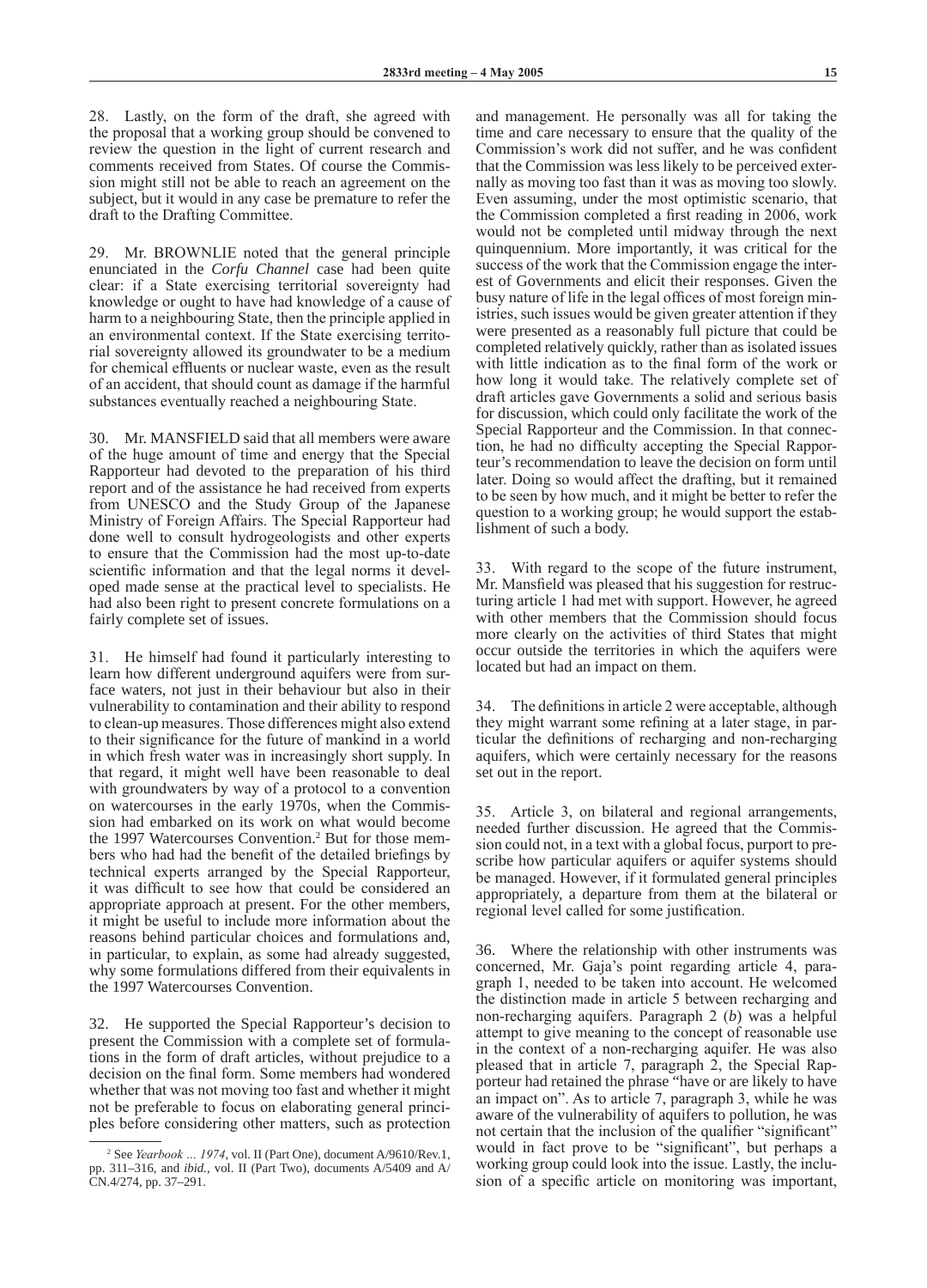and the provisions on protection, preservation and management would be critical to the perceived value of the final outcome.

37. Mr. MATHESON, referring to part II of the draft articles, said that in his view it was essential to maintain the threshold of "significant harm", which had been adopted after careful consideration in the 1997 Watercourses Convention. As the Special Rapporteur had pointed out, the term was flexible and took account of the vulnerability of aquifers to pollution. For the same reasons, as well as for consistency's sake, the word "significantly" should be inserted in article 5, paragraph 2 (*a*), before "impair the utilization and functions of such aquifer or aquifer system". Article 7 provided that aquifer States must take "all appropriate measures to prevent the causing of significant harm to other aquifer States". That gave States adequate flexibility to take the steps that were best suited in a particular situation to prevent or mitigate harm. The same language should be used in article 5, paragraph 2 (*a*): aquifer States must be required to take all appropriate measures to avoid significant impairment to the utilization and functions of the aquifer. It would also be useful for the commentary to give some explanation of what "impairment" meant in practical terms. In addition, it had been suggested that the requirement in article 5, paragraph 2 (*a*) that States take into account the sustainability of the aquifer was too weak. There again, the Special Rapporteur had explained that a strict rule of sustainable use would not be appropriate, given the limited recharge capabilities of most aquifers. In reality, such a rule would deny aquifer States the use of the resource. It seemed to him that aquifer States must be given the flexibility to decide how to balance the objective of sustainability against the need to make use of the resources for the benefit of their populations.

38. Article 6 provided a very useful explanation of the factors to be taken into account for reasonable and equitable utilization of an aquifer. Those factors should include the degree to which an aquifer State had invested in the development and protection of the aquifer. It was not entirely clear whether subparagraph (*f* ) included that consideration. The point should therefore be clarified either in the text or in the commentary.

39. He agreed that the issue of compensation, evoked in article 7, should be dealt with elsewhere. The Commission had already seen that the question of liability for transboundary harm was a complex matter that could not be reduced to a simple statement of obligation. The principles on such liability completed on first reading in 2004<sup>3</sup> would apply to any harm caused to other aquifer States, a fact that might be noted in the commentary. For the time being, it would be wise not to make the language on compensation more definitive or more complicated.

40. Mr. Sreenivasa RAO, referring to draft articles 5 to 7, said that it was essential to provide States with sufficient flexibility to apply those principles to their particular circumstances. However, the mechanism that the Commission was elaborating must also be tailored to fit the special characteristics of the resource in question. Two factors must be taken into consideration: the needs of States, which varied from one country to another, and requirements concerning the resources, which also differed. Those were not matters that could be objectively assessed in defining equitable and reasonable utilization. The distinction was important: equitable utilization sought to accommodate the interests of States, while reasonable utilization must be suited to the characteristics of the resource itself. As they stood, the articles did not offer immediate guidance to States. Any further clarification should be placed in the commentary, not in the text of the article, which should be left unchanged. Such an approach, which was not new, having been followed for the topic of international liability, met the concerns of members without altering the text.

41. With regard to the pace of work, it was probable that the principles defined for the 1997 Watercourses Convention could have been applied *mutatis mutandis* to groundwaters. Yet even if the Commission came to the same conclusions as in 1997, the time spent delving further into the question, notably by consulting experts, had clearly been profitable.

42. It must be borne in mind that all human interaction entailed harm. The utilization of an aquifer by one State necessarily led to a lesser utilization by another. Thus, the criterion of reasonableness was fundamental; however, it could be expressed in general terms. On the other hand, an assessment of harm made it possible to introduce the notion of prevention. That aspect must be developed within the scope of draft articles 5 and 7.

43. Draft article 7 addressed the classic doctrine of harm as a result of utilization. But as prevention had been dealt within the context of liability, a set of principles on prevention should be included. States must take all necessary precautions before utilizing a given resource, a point for which provision was made in draft article 5, paragraph 2 (*a*), pursuant to which States must refrain from "impairing" the aquifer. "Impair" did not mean "to cause harm" in the sense of article 7, but it might be considered that impairment could cause harm and that States must therefore avoid impairment through measures of prevention. If harm occurred despite prevention and reasonable utilization, the question of compensation should then be addressed, in conformity with the principle set out in article 7. The question of compensation had evolved since the 1997 Watercourses Convention. Viewing it from a broader perspective, by incorporating the notion of prevention, might lead to a set of different articles dealing with harm caused despite prevention and reasonable utilization. The working group should focus on that aspect of the question.

44. In short, the draft must ensure reasonable, equitable and sustainable utilization of resources to meet the needs not only of future generations but current ones as well, for what people could not do for themselves they could not do for others.

<sup>3</sup> *Yearbook … 2004*, vol. II (Part Two), chap. VII, para. 175.